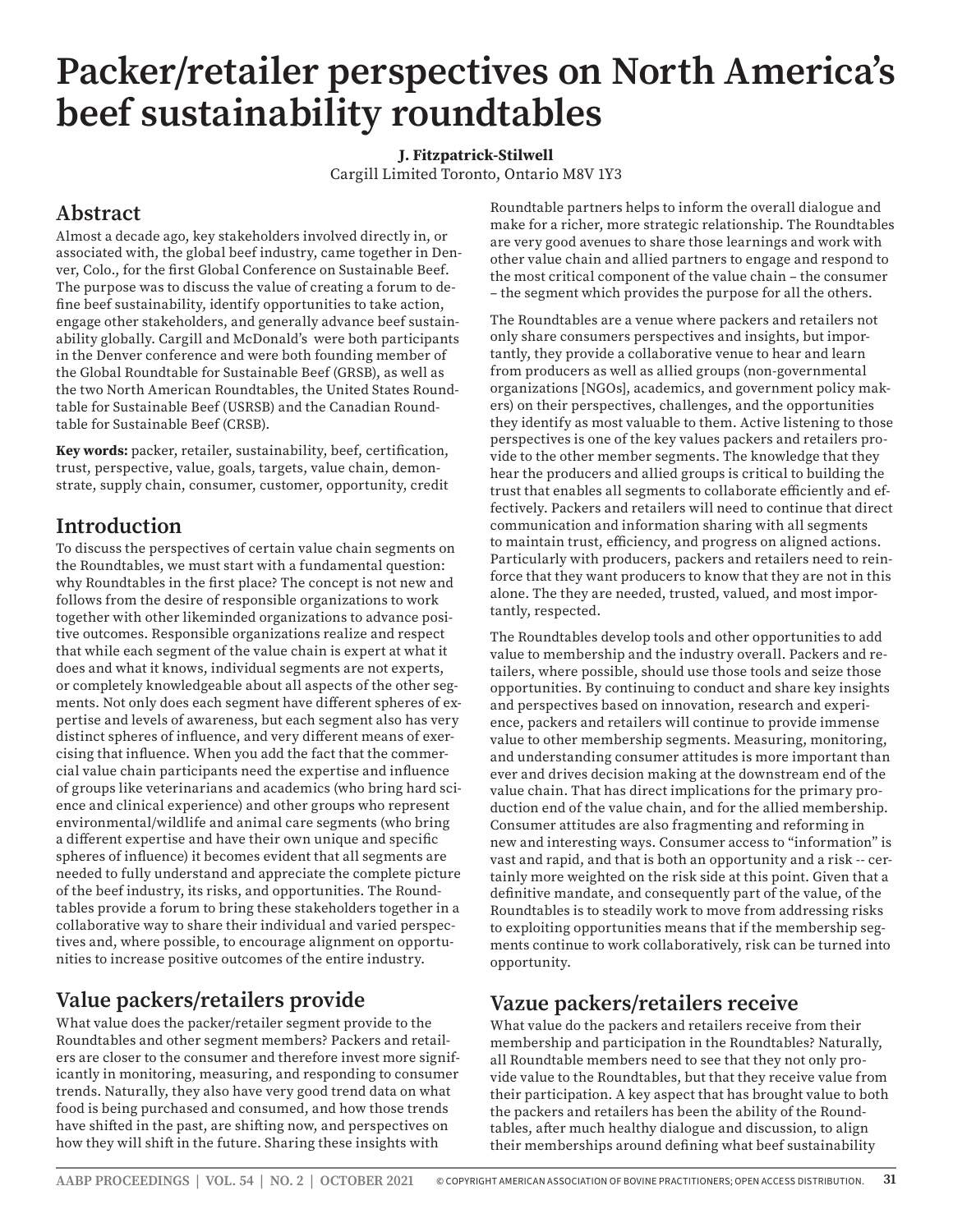is. USRSB has been especially helpful in this regard due to the unique challenges the U.S. industry with its inherent size and diversity. Another example is the goal-setting exercises in which both Roundtables have engaged. These are critical in that they allow the members segments closest to the consumer to demonstrate that the Roundtables are supporting actions that will drive tangible progress. Goals and targets provide the entire industry an opportunity to demonstrate the important improvements that have already been achieved and set out the ambition for what's possible in the future.

The Roundtables are essential. Packers and retailers do not want to be operating without direct input from ranchers, feedyards and allied groups because they know they wouldn't be nearly as effective if they created their own private forum. They require these multi-stakeholder, collaborative approaches which bring together the entire value chain, focused on moving the industry along together, not alone.

All organizations have stakeholders to answer to, and for food companies, those stakeholders need information about what actions/commitments/ambitions they have for their supply chains. While consumers are always in focus for food companies, for public companies, shareholders are a critical element and have an extremely powerful influence. The Roundtables allow these segments to provide clear proof points. The work of the Roundtables, from trust building, to measurement, reporting and verification, to goal setting and much more, are clear indicators the packers and retailers can point to as part of their commitment to beef sustainability, and that value should not be underestimated.

As the beef sustainability journey continues, the packers and retailers will want to see each Roundtable continue to pursue and exploit their unique opportunities. URSRB's approach has been more around voluntary outreach and education for producers. That works best for the complexity of the U.S. beef industry -- USRSB has been a good vehicle to get important information disseminated. Among other initiatives, CRSB has developed a unique opportunity which one packer, Cargill, has seen important value in, the Certified Sustainable Beef Framework. Both Roundtables should continue to evaluate their individual opportunities, but should also look for opportunities to align their efforts. The North American beef supply chain is very interconnected, and although consumers on both sides of the border have been increasingly interested in supporting domestic production, when asked to think about beef sustainability issues, they think about them in terms of production method (e.g., grass-finished vs. grain-finished, free from added hormones) rather than geography. This is an important opportunity to demonstrate support across North America by uniting to tell the positive story of beef production in both jurisdictions.

# **Executing program based on CRSB framework**

The CRSB has a robust framework which includes four key elements, one of which is sustainability certification. The standards for production enable consumer-facing claims, based on credible verification, and backed up by robust chain of custody data management, which in the end also enables the packers and retailers to demonstrate direct support for producers and the important work they do in achieving positive outcomes across key indicators of beef production.

Cargill has taken the CRSB Framework and developed a program to deliver CRSB-certified sustainable beef to their customers. Part of the credibility built into the CRSB standards is that every link the supply chain, from cow-calf, to backgrounder, feedlot and processor, is audited and receives, if it passes, an individual certification. Once Cargill retires the individual animal RFID ear tags at their Canadian processing plants, through Canada's traceability system, they work with partners to determine which animals moved through a wholly certifiedsustainable supply chain. That enables Cargill to offer certification credits, based on pounds of certified volume processed, to customers who want to make claims about supporting sustainable production in their supply chains. Additionally, and very importantly, this program enables Cargill's customers, through Cargill's program, to financially reward producers who have managed those animals throughout their lives. In this program, Cargill's customers pay a per pound premium for certification credit allocations provided, which enables them to make sourcing claims (including on package certification logos once certain thresholds are met), and those funds are distributed back up the certified supply chain via a financial credit, on a per head of qualifying cattle basis, to producers who managed those animals and achieved certified status.

A critical component of the CRSB's standard is that not only do ranches, feedlots and facilities need to be audited and certified, but processors must develop internal chain-of-custody processes and have those processes audited and certified. This is another layer of credibility that provides assurance to Cargill's customers, and consumers, that CRSB and Cargill's unique program are not a greenwashing exercise. The volumes of certified beef coming in and being allocated out through certifications is robust and third-party audited.

The per heard financial credit paid to producers who manage the animals throughout their lives is one of the most important elements of the Cargill program because it is directly rewarding producers in a way that is usually difficult for down-stream actors to do. The credit fluctuates on several factors but has averaged ~\$18 per head since the inception of the program. Cargill already has several customers utilizing their program which enables claims about their support for sustainable sourcing and engages their customers in the positive story of Canadian beef production. The value those customers see is not only helping build trust with their consumers through sourcing commitments and the ability to measure progress against those commitments, but it also enables them to provide a clear signal to producers that what they do is valued by packers and retailers. The majority of Cargill's customer-funded financial credit is directed at producers. On average, 48% is delivered to cow-calf producers, 38% to the feedlot sector, 10% to cover the third-party live cattle traceability partners, and the remaining 4% is retained by Cargill for program administration costs. The split between cow-calf and feedlot sectors is due to a portion of qualifying cattle coming from single-operation ownership. Live cattle traceability is currently based on Cargill's certified chain of custody procedures, which are administered by TrustBIX. Cargill's program administration costs include beef traceability, processor plant audits and producer engagement/ recruitment activities.